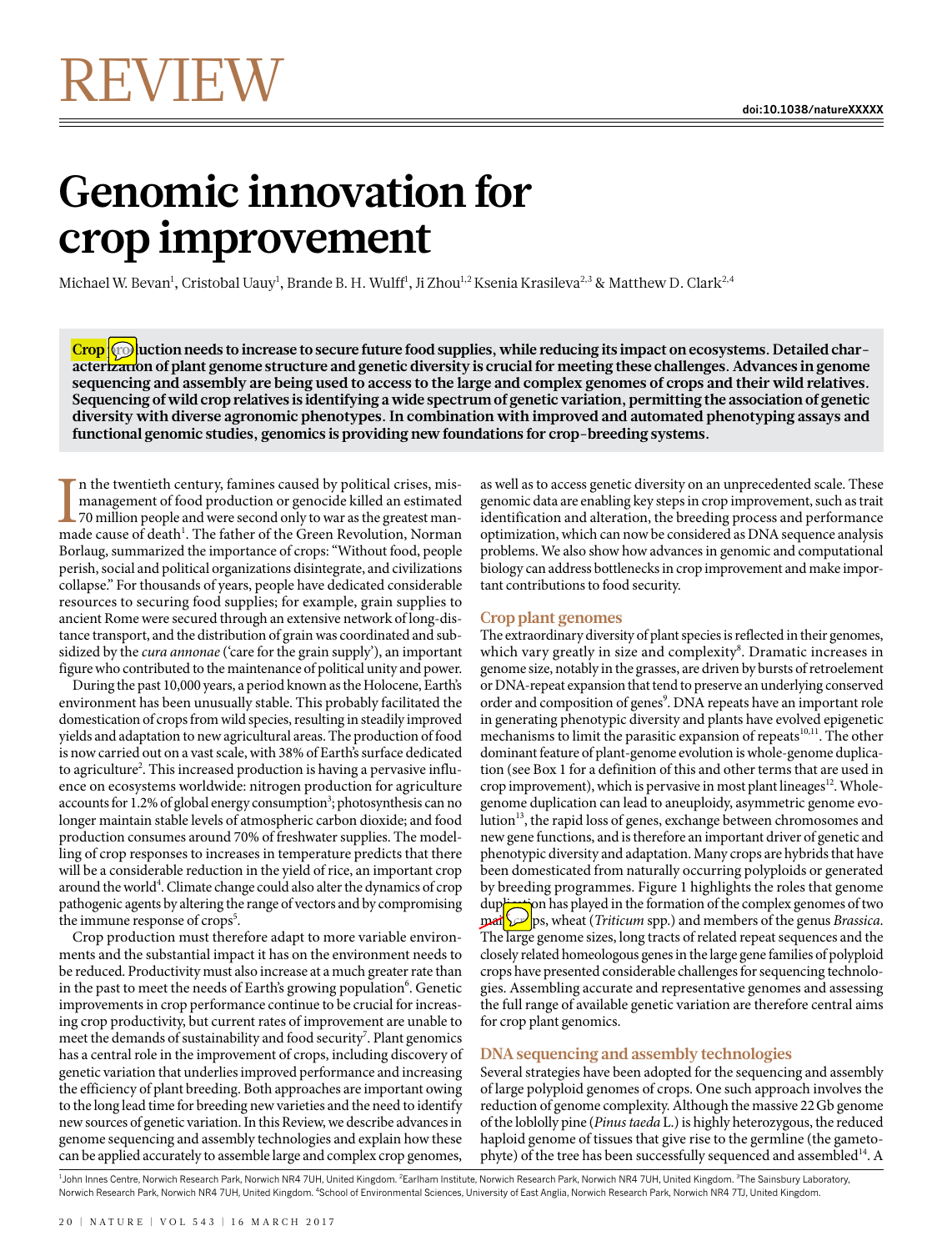second approach involves the sequencing of diploid progenitor species. For example, strawberry (*Fragaria*  $\times$  *ananassa*) is an octoploid that formed from four diploid progenitors. To access the genetic diversity of this valuable crop, a diploid variety of  $F$ . *vesca* was sequenced<sup>15</sup>. Oilseed rape or canola (Brassica napus) is an allopolyploid that formed from two diploid species of Brassica that are triplicated versions of an ancestral diploid (Fig. 1). Genome assemblies of B. napus were assigned to these two subgenomes using sequence assemblies from each diploid progenitor, but many sequence scaffolds showed ambiguous assignment to homeologous groups, owing to homeologue exchange and frequent gene  $loss<sup>16</sup>$ . A similar strategy was used to characterize the allotetraploid genome of the peanut (Arachis hypogaea), which formed from two diploid species. Essentially complete assemblies of the genomes of the probable progenitor species A. duranensis (1.2Gb) and A. ipanensis (1.5Gb) were generated and shown to directly align with the genetic map of a cultivated tetraploid peanut<sup>17</sup>. Moleculo synthetic long-read sequencing<sup>18</sup> of the tetraploid peanut genome showed that it was 98–99% identical to the diploid genomes, with differences due to recombination between the subgenomes. A third approach to the deconvolution of polyploid genomes involves the sequencing of DNA from purified chromosome arms. This was applied to the large allohexaploid genome of bread wheat, in which the independently maintained A, B and D genomes can tolerate the loss of entire chromosomes. Chromosomes from wheat lines that had lost an entire chromosome arm were flowsorted to purify the small remaining chromosome  $arm<sup>19</sup>$ . Sequencing

# BOX 1

# Glossary

Terms that are used to describe genomic methods, genetic analyses and their application in crop genomic studies and improvement are briefly explained.

● **Allopolyploid** A polyploid that contains sets of chromosomes that are derived from two distinctive parents; compare with an autopolyploid, in which the chromosomes are derived from one parent.

● **Amphidiploid** A plant that has a complete set of diploid chromosomes from each parent.

● **Breeding programme** The targeted interbreeding of plant varieties and the selection of progeny with improved characteristics. Almost all crops have a long history of such genetic improvement.

● **Bread wheat** Triticum aestivum, a hexaploid that is composed of three sets of homeologous chromosomes from closely related grasses. Its grain produces a flour that when mixed with water forms a viscoelastic dough that is suitable for bread production.

● **Doubled haploid** In plant breeding, loci can be made homozygous by cultivating haploid anther cells and doubling their chromosome number by treatment with colchicine.

**Emmer wheat** Triticum turgidum diccocum, or hulled wheat is a tetraploid wheat that was domesticated in the Near East and is widely grown **a** crop.

**• Genetic association** A method for associating genetic variation with a phenotype that uses linkage disequilibrium to identify sets of sequence polymorphisms that statistically co-occur with a given phenotype.

**Genetic gain** The change in performance of breeding populations owing to the recurrent selection of plants with higher performance.

● **Haplotype** A co-inherited block of DNA that contains several genes with a defined order, or phasing, of sequence polymorphisms.

● **Homeologue** In polyploid cells, chromosomes that are derived from one parent are called homologues and they pair during meiosis. Homeologous chromosomes are related chromosomes from one

of the chromosome-arm DNA enabled the precise allocation of most genes to the closely related A, B or D genomes<sup>20</sup>.

There are several examples of the successful *de novo* sequencing and assembly of large allopolyploid genomes of crops that use long-range alignments of sequence scaffolds to generate extended haplotypes that form distinctive homeology us pseudomolecules. Tobacco (Nicotiana tabacum;  $2n = 4 \times = 48$  allotetraploid that is derived from the diploid genomes of N. sylvestris and N. tomentosiformis. Whole-genome shotgun assemblies were aligned to physical maps to create long super scaffolds that could be assigned directly to the progenitor genomes<sup>21</sup>. Upland cotton (Gossypium hirsutum) is an allotetraploid that formed 1–2Myr ago from two unknown diploid species. The genome complexity of upland cotton was reduced by sequencing allohaploid lines that were derived by pollen culture to a depth of coverage of 245× with Illumina short-read sequencing reads<sup>22</sup>. A dense genetic map was used to align and correct the scaffolds, which covered 96% of the estimated 2.5 Gb genome, and fluorescence in situ hybridization was used to confirm a successful allotetraploid assembly. The polyploid genome of Indian mustard (B. juncea) (Fig. 1) has been sequenced using a combination of Illumina short reads and PacBio single molecule, real-time long sequence reads that were aligned with optical maps from BioNano Genomics<sup>23</sup>, which directly visualize individual molecules of tagged DNA, and dense genetic maps<sup>24</sup>. The genome was almost fully represented in the assembly, which was assigned to the 402Mb A genome and the 547Mb B genome.

parent that, in general, do not pair with chromosomes from the other parent.

● **Hybrid** The offspring of two distinctive parents. Hybrid offspring can have increased vigour in comparison to each parent.

● **Introgression** The introduction of a chromosome or part of a chromosome from one species into another by the production of an interspecific hybrid and repeated backcrossing to one parent to remove undesired chromosomes.

● **N50** A widely-used measure of the extent of sequence assembly. The value refers to the shortest sequence length at which 50% of the bases in the assembly are represented.

● **Near-isogenic line** Used to establish, through repeated backcrossing, a population of plants with a common genetic background that contains chromosomal regions from another plant that confer specific traits.

**• Polyploid** An organism that contains more than two pairs of homologous (pairing) chromosomes.

● **Pseudomolecule** An ordered concatenation of separate sequence scaffolds that forms a representation of the sequence of a chromosome or chromosome arm. In general, a high-density genetic map is used to achieve ordering but, more recently, chromatin proximity ligation sequence data or optical maps have been applied. ● **Quantitative trait locus** A region of a chromosome (locus) that is

mapped to underlie a specific continuously varying trait. Several genes can be found at the locus, only one of which may confer the trait. **• Scaffold** An oriented array of DNA sequence assemblies that are generated from sequence contain regions of unknown sequence but known length. Puresented as tracts of *n*.

● **Super scaffold** A set of scaffolds that is anchored into a longer-range order that is provided by, for example, an optical map or chromatin proximity ligation data.

● **Whole-genome duplication** The full duplication and stable inheritance of chromosomes in an organism. Leads to autopolyploidy and occurs frequently in plants.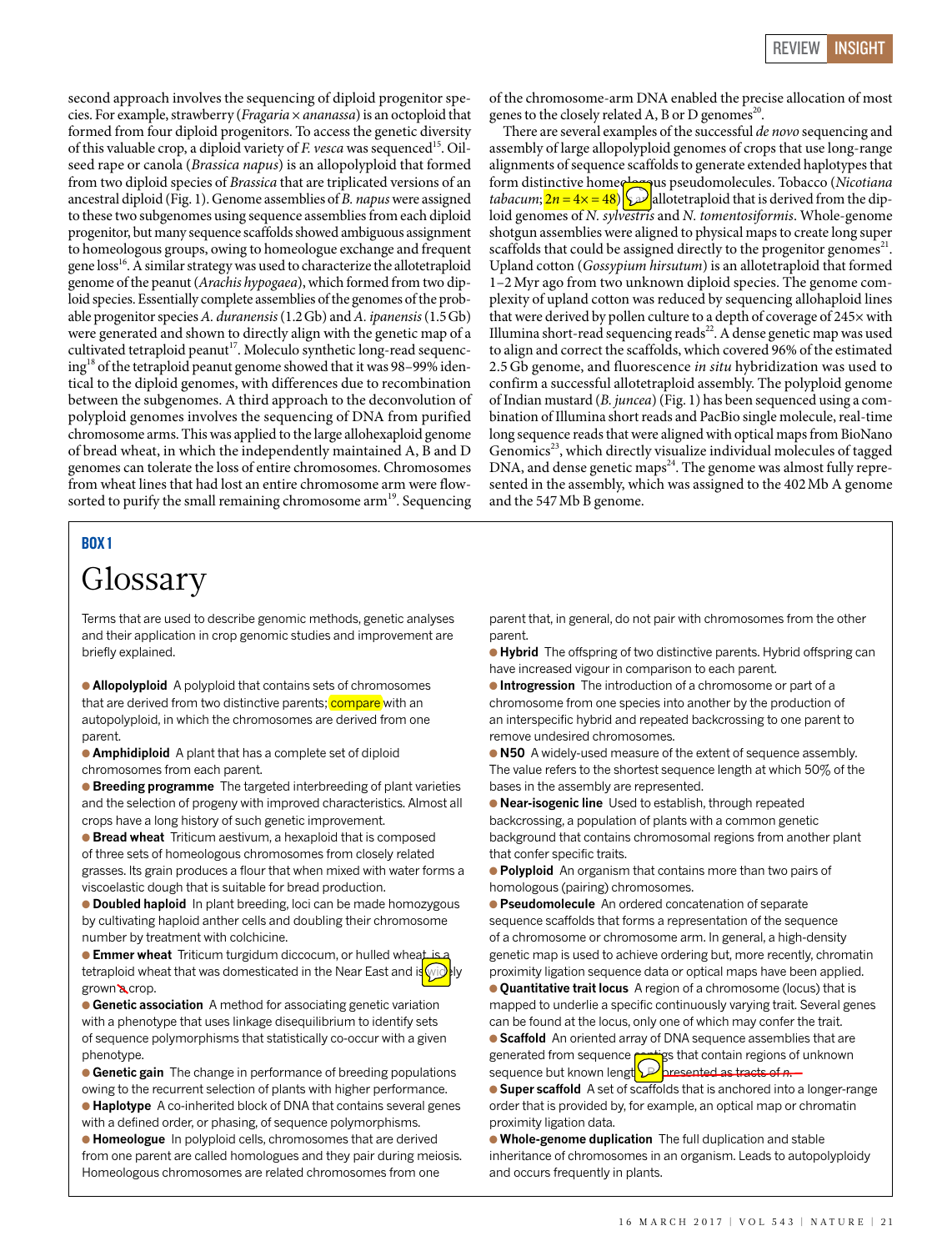

#### **Figure 1 | Evolution and domestication of the common polyploid crops**

**wheat and the genus Brassica. a**, Roughly 7Myr ago, an ancestral Triticeae gave rise to the AA and BB diploid precursor genomes of wheat. These formed the diploid precursor DD genome of goatgrass 5Myr ago. Around 800kyr ago, the tetraploid AABB genome of wild emmer wheat formed, which was domesticated as in the region that is now south-west Turkey. About 8kyr ago, a random hexaploidization event occurred between domesticated emmer

#### **Accurate and long-read sequencing**

Advances in sequencing technology are being used to resolve complex genomic regions and to determine copy number variants in the human genome (reviewed in ref. 25) that are directly relevant to resolving polyploid crop-genome assemblies and to identifying structural variants. The most important advance has been the ability to capture maximal levels of sequence variation in assemblies so that low levels of sequence polymorphism between closely related homeologues and repeats are represented in assemblies. Bias that is introduced by sequence template preparation can be reduced by making paired-end libraries without PCR amplification steps<sup>26</sup>. Variation can also be lost during the error-correction step of contig assembly. The DISCOVAR de novo genome assem $b$ ler<sup>27</sup> captures a wider range of sequence variation during assembly by preserving sequence differences in the assembly graph. A high-quality de novo assembly of the mosquito genome was accomplished by the DISCOVAR assembly of a single paired-end PCR-free library<sup>28</sup>. Another important advance has been the increase in the length of sequence reads. Single molecule, real-time sequencing has dramatically improved the contiguity and repeat representation of mammalian<sup>29</sup> and large pine<sup>30</sup> and grass<sup>31</sup> genomes. This has proved useful for the production of higher-quality plant-genome assemblies and has been applied to the de novo assembly of smaller plant genomes such as Arabidopsis and the grape vine Vitis vinifera cv. Cabernet Sauvignon<sup>32</sup>.

Nanopore single-molecule sequencing from Oxford Nanopore Technologies is an emerging method that could have considerable potential applications in crop genomics, including real-time selective sequencing, the identification of modified bases and in-field genomics analyses. However, this technology is at an early stage of development with respect to the sequencing of large genomes and has a fairly high rate of error. Initial nanopore-based genome assemblies used a hybrid approach with short-read Illumina sequences to correct such errors in nanopore yeast-genome assemblies $^{\rm 33,34}.$  More recent progress has been rapid: for example, the 29× coverage of the Escherichia coli genome that was achieved with the long-read nanopore sequencing method MinION was sufficient to generate a single  $4.9 \text{ Mb}$  contig of 99.5% accuracy<sup>35</sup>.

### **Methods for linking sequences in genome assembly**

are important crops worldwide.

wheat and a wild goatgrass, which contributed its DD genome, that formed the contemporary bread wheat genome. **b**, About 14Myr ago, an ancestral Brassicales underwent genome triplication; it then speciated to form the AA, BB and CC genomes around 5 Myr ago. The resulting species were domesticated relatively recently and also helped to form polyploid species that

A further requirement for the de novo assembly of polyploid plant genomes is the linking of sequence contigs into longer scaffolds and superscaffolds while unambiguously separating very closely related chromosomes or haplotypes. Several complementary mapping approaches have been applied to the ordering of genome assemblies into longer superscaffolds. Proximity ligation is a method that physically links segments of DNA that are in close proximity in chromatin by chemical cross-linking in vivo, which is followed by ligation of the adjacent DNA sequences and sequencing of the ligated regions. The proximity-based ligation of nuclear-chromatin preparations generates contact probability maps that link DNA sequence reads across Mb scales while identifying various chromosomal compartments and interactions<sup>36,37</sup>. The HaploSeq method used proximity ligation coupled to low-coverage (17×) Illumina sequencing to generate extended haplotypes of the human genome<sup>38</sup>. The bacterialartificial-chromosome-based sequence of the 5Gb barley genome has recently been ordered into chromosome-scale super-scaffolds using in vivo chromatin proximity ligation<sup>39</sup>. In vitro reconstituted chromatin provided useful links across genomic distances of up to 500kb and enabled very large scaffolds to be generated for the human and alligator genomes<sup>40</sup>. The 1.4 Gb genome of quinoa (Chenopodium quinoa), a nutritious grain, has also been assembled<sup>41</sup> into very long scaffolds (90% of the genome represented by 439 scaffolds) by combining long reads, in vitro chromatin links and optical maps from BioNano Genomics.

Linked-read sequencing technology from 10x Genomics uses a microfluidics device to partition long DNA molecules (greater than 50kb) into individual gel beads that contain a unique barcode consisting  $\epsilon$  short sequence of DNA, a sequencing adaptor and semirando $\sqrt{\omega}$ iming sequences. Hundreds of thousands of individual library constructions and PCR reactions on DNA molecules can then be performed, pooled, sequenced using Illumina methods and deconvoluted into linked-read sequences from long, single molecules of DNA. In essence, this approach integrates the throughput and accuracy of Illumina sequencing with multiplexed long single molecule sequencing. When applied to the human genome, in a hybrid approach that uses linked reads to order and align a standard Illumina assembly, a 12-fold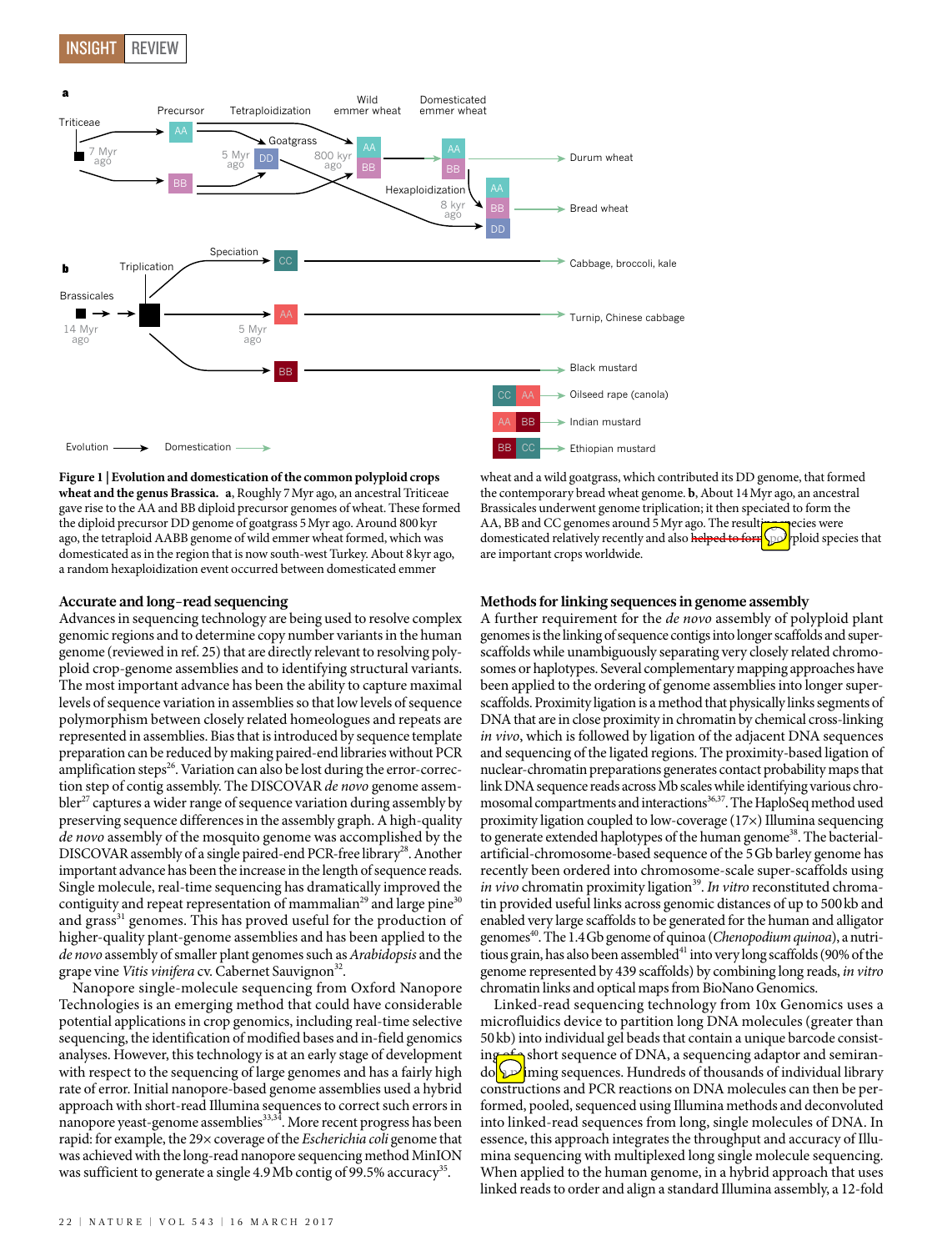increase in scaffold N50 was achieved<sup>42</sup>. Linked-read technology has been used to generate contiguous 40–200kb blocks of genomic variants in the correct order (phased) from trio DNA (collected from a mother, father and child), a cancer cell line and a primary tumour<sup>43</sup>. Inheritance patterns of genomic deletions and gene rearrangements were defined, and haplotype analyses found copy number variation in a mutation in a cancer-driver gene. Linked-read sequencing has also been used to generate separate haplotypes for diploid homologous chromosomes<sup>44</sup>. Similarly, long reads performed using the PacBio platform coupled to the fast alignment and consensus for assembly (FALCON)-Unzip genome assembler have been used to successfully define large-scale haplotypespecific assemblies of Arabidopsis trios and Vitis vinifera cv. Cabernet Sauvignon, which is a highly heterozygous  $F_1$  hybrid<sup>32</sup>.

#### **Combined approaches to genome sequencing and assembly**

The genomes of several commercially important polyploid crops could now be sequenced and assembled de novo, and a number of ongoing sequencing projects could be supplemented, by applying the genomics technologies we have described. Linked-read and single molecule, realtime technologies can generate extended haplotypes that are specific to homologous chromosomes, which efficiently reveal large-scale genomic variation such as deletions, translocations and chromosome additions while preserving low levels of sequence variation in conserved repeats and genes.

Such approaches are important because they will establish a compendium of the multiple types of genetic variation that are required for crop improvement. Examples include the octaploid genome of strawberry. A doubled-haploid line of the highly heterozygous diploid genome of the robusta coffee plant (*Coffea canephora*;  $2n = 2 \times 22$ ) has been sequenced<sup>45</sup>. It is one of the parents of the elite coffee plant *C. arabica*, the tetraploid genome of which has yet to be sequenced. The banana (Musa spp.) has a particularly complex polyploid breeding system. A doubled-haploid line of banana (*M. acuminata*) has been sequenced<sup>46</sup>, assembled and integrated into 11 linkage groups. Most modern cultivars are sterile triploids that are composed of AAA genomes (Cavendish bananas, M. acuminata) or AAB genomes (plantains, M. aucuminata  $\times$ M. balbisiana). A hexaploid wheat whole-genome shotgun assembly has been built from short-insert (250bp) paired-end Illumina reads and longinsert mate-pair libraries using a new variation-aware contig assembler called w2rap<sup>47</sup>. The sequence assemblies were accurately assigned to the A, B andD genomes, and almost 14Gb of the 17Gb genome was represented.

Sugar cane is vegetatively propagated from hybrids of the high-sugar variety Saccharum officinarum  $(2n = 80 \times 10)$  and its vigorous wild relative S. spontaneum  $(2n = 40 - 128 \times 0.5)$ : S. spontaneum is backcrossed to S. officinarum and the offspring are selected for their sugar content. Modern cultivars have  $2n = 100-130$  chromosomes, which are often recombined or lost. This exceptionally complex polyploid aneuploid genome can be thought of as being composed of multiple variant copies of the closely related Sorghum genome<sup>48</sup>. To assess genetic diversity between related chromosomes and to identify lines for optimal crosses, linked-read technologies could be applied to generate a number of haplotypes that are aligned to the Sorghum 'baseline' genome. This method would identify copy number variation and rearrangements as well as provide a foundation for the development of DNA sequence markers for selecting desired genomic regions that would help to achieve the yield potential of sugar cane, a crop of importance worldwide.

Forage grasses (Lolium spp. and Festuca spp.) are the foundation of dairy and meat production. Perennial ryegrass (L. perenne) is selfincompatible and is maintained as highly heterozygous diploid or tetraploid genomes. Current Lolium genome resources<sup>49</sup> come from a homozygous inbred line. The application of new sequencing technologies to highly heterozygous commercial diploid or tetraploid lines, as well as amphidiploid introgressed lines, will enable a much broader range of genetic variation to be identified for use in improving these crucial crops. Various methods of sequencing are available for use in the analysis of crop genomes (Fig. 2). The number of analyses that each

method can complete varies, ranging from multiple high-throughput analyses to a limited number of whole-genome assemblies, as does the size of the sequences that each generates.

#### **Domestication erodes genetic diversity**

Widespread archaeological evidence has identified relationships between crop domestication and the settled agriculture that formed part of the Neolithic revolution<sup>50</sup>. The domestication of species occurred at the geographical centres of their genetic diversity, an observation made first by Nikolai Vavilov<sup>41,51</sup>. Examples of this include: maize and squashes in Central America; potatoes and tomatoes in the Andean region of South America; coffee in Yemen and Ethiopia; oil palm and millets in West Africa; rice, citrus fruits and sugar cane in southeast Asia; and barley and wheat in an arc called the Fertile Crescent that extends from Israel to northern Iran and central Asia.

Crop domestication involved the identification of species of plants with desirable traits, which was followed by the deliberate cultivation and progressive selection, often over thousands of years, of a limited range of plant varieties for improved adaptation to settled cultivation, growing conditions and the needs of people (Fig. 3a). Recurrent selection has increased the frequency of desirable traits such as improved management (for example, harvest traits such as non-shattering grain, which keeps the seed in the flower spike so that it is not lost) and enriched characteristics such as greater nutritional value, flavour and yield; it has also reduced the frequency of undesirable traits such as toxicity, low palatability and poor adaptation to the agricultural environments. Genome analyses of rice, maize and wheat, which are globally important grass crops, demonstrate how rare genetic variants have been selected and established in populations by domestication.



**Figure 2 | Optimal sequencing systems for crop applications.** A variety of sequencing methods are now available for different applications in crop improperties (green pyramid). The number of genomes that can crop improvement (green pyramid). The number of genomes that can be sequenced <u>سنتر cost-effectiveness</u> varies according to the method applied (left). Long-read technologies coupled with Illumina assemblies are providing accurate long-range assemblies of hundreds of complete genomes. These are used to define comprehensively the range and types of variation that are found in the genomes of a species (the pan-genome). Linked reads, either alone or coupled to Illumina sequencing, will provide cost-effective capacity for thousands of genome sequences. This can identify a wide range of useful variation, including large-scale structural variation. Skim sequencing consists of low-coverage (for example, 5–10×) Illumina reads and presents a costeffective way of identifying genetic variation and haplotypes in populations. Exome sequencing uses sets of oligonucleotides to capture gene-coding regions, and genotyping by sequencing typically involves the sequencing of about 100–150 bases from a randomly located restriction-enzyme cleavage site in the genome.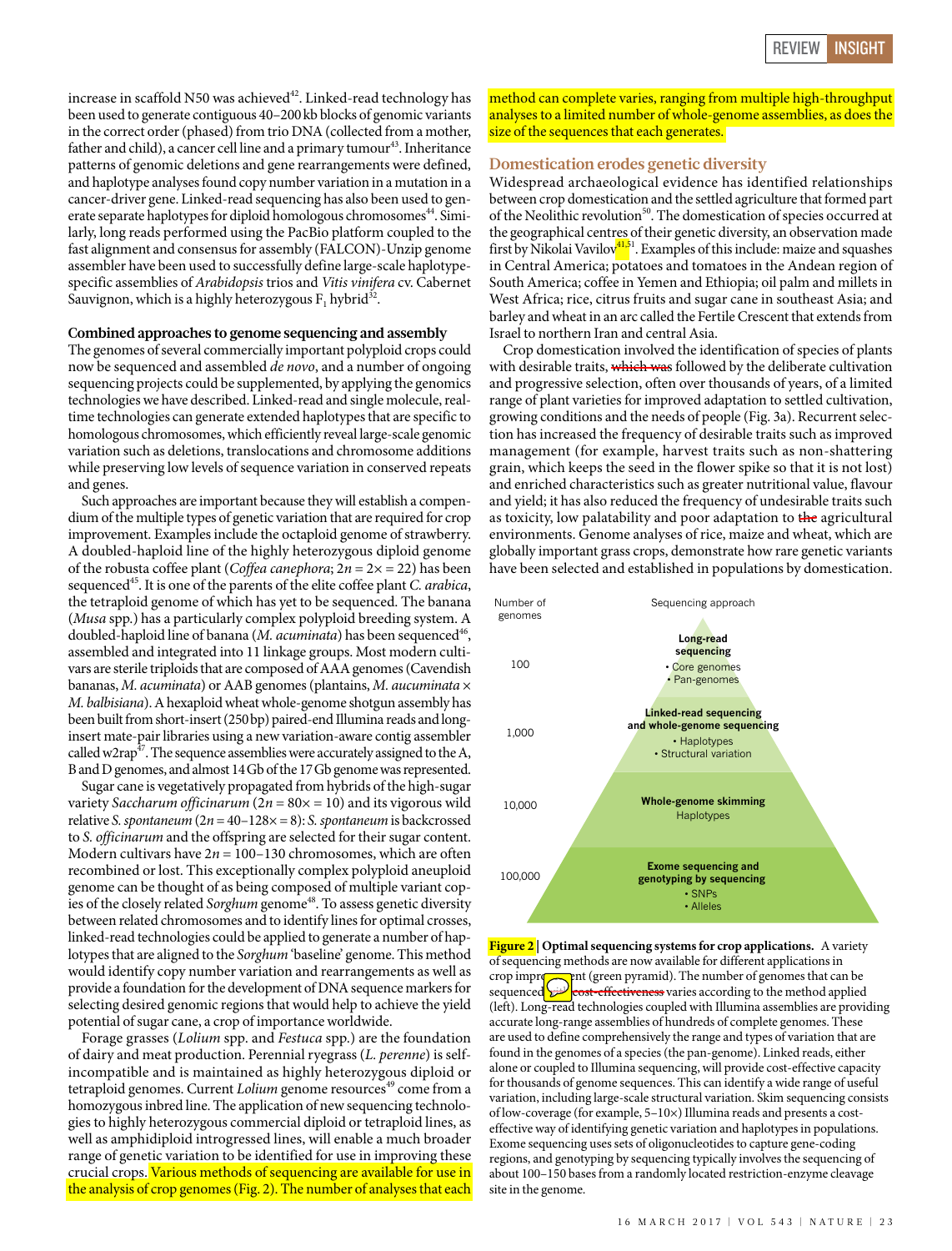# INSIGHT REVIEW



**Figure 3 | Erosion of genetic diversity in cultivated crops and its re-incorporation through genomics. a**, Genetic diversity (coloured circles) in populations of wild precursors of crops has been eroded by domestication, in which a limited range of diversity is present in landraces that were initially selected and adopted for cultivation. Subsequent breeding has drawn on only a limited range of the variation present in landraces to produce the elite cultivars that are used in modern agriculture. **b**, The identification of genes for crop improvement can use mutagenesis to introduce changes into the DNA of crops (top). Mutants with desired characteristics can be identified by screening for desired properties, known as phenotypes. In practice, this method is timeconsuming and imprecise unless a specific phenotype can be measured in large populations. Mutant lines with desired phenotypes are pooled and sequenced (middle). Genomics can accelerate the process of identifying mutants by sequencing populations of mutant crops (or a range of wild relatives). Sequencing can be targeted to all genes, or specific families of genes, using sequence capture methods. RNA can also be sequenced to identify changes in gene expression that are caused by mutagenesis. Sequences of mutant lines are then compared to identify genes that are consistently mutated in the lines that exhibit the desired phenotype (bottom). **c**, Genomics can also be used to access genetic variation in populations of crop wild relatives. A population can be sequenced using a variety of approaches (described in Fig. 2). At the same time, the population is screened for a range of phenotypes of interest. Patterns of sequence variation, or haplotypes, can be associated with phenotypes to identify sequence variation that may cause the phenotype.

Archaeological evidence has shown the existence of non-shattering rice forms in the lower part of the Yangtze river basin in China between 7,000–8,000 years ago, which highlights the length of the duration of rice domestication<sup>52</sup>. Genome analyses of wild and domesticated populations of rice identified a dramatic loss in genetic variation that occurred on the domestication of japonica rice (Oryza sativa var. japonica) from

wild populations<sup>53</sup>. About 55 domestication-related loci are known, including the genes sh4 (seed shattering), PROG1 (tiller angle, to maintain an upright posture during growth), Waxy (grain starch quality) and  $qSW5$  (grain width). Maize domesticated from a wild teosinte grass that grew in Mexico rough  $\gg 0$  years ago. Among several domestication genes, selection for the increased expression of tb1, which encodes a TCP-class transcription factor, reduces branching and selection for a single amino-acid change in tga1, which encodes another transcription factor, reduces the hard casing around kernels to improve processing54. The domestication of maize for growth in temperate climates has selected for variations in flowering time, enabling growth to adapt to higher latitudes. Several genetic loci have been selected, each with a relatively small effect on the flowering time, which demonstrates another important pattern of genomic change during domestication<sup>55</sup>. Analysis of genetic variation in modern maize, early domesticated maize<sup>56</sup> and wild populations of teosinte identified almost 1,200 genes that have been affected by domestication, as well as a reduction in genetic diversity such that modern maize lines have only about 57% of the diversity of progenitor populations<sup>57</sup>. Bread wheat arose from a chance hybridization between a cultivated tetraploid emmer wheat (Triticum turgidum) and a wild diploid goatgrass (Aegilops tauschii) (Fig. 1) in the south Ca basin, where extant populations of progenitor species co-existed formed a stable hexaploid spelt (hulled) wheat, from which a freethreshing derivative was derived by selection. New characteristics such as elastic dough for bread-making were introduced from the A. tauschii genome, with gene dosage effects and pseudogenization contributing to  $\sim$  polyploid-specific traits<sup>58,59</sup>. Genetic diversity in bread wheat strained during the domestication of emmer wheat and by the small number of individual plants that contributed to the formation of the new hexaploid bread-wheat species<sup>60</sup>.

# **Accessing genetic diversity**

The cumulative effect of thousands of years of the domestication, industrialised breeding and global trade of crops is that almost all people now depend on a few dozen species for the bulk of our nutrition and that of our domesticated animals<sup>61</sup>. Three approaches have emerged that address this troubling reliance on a few crops with limited genetic variation. The first is to diversify food sources through the domestication and improvement of alternative species: for example, quinoa and teff (Eragrostis tef), which are two grains with a high nutritional value and relatively low agronomic demands<sup>62</sup>. The second involves increasing the genetic diversity of elite crops: for example, by the inclusion of new traits such as disease resistance. This draws on the extensive genetic diversity of wild relatives of crops, which have evolved over long timescales and adapted to a wide range of environments. Such diversity is essential for improving many traits, including crop performance in challenging environments that are the result of water stress, high temperatures or the presence of pathogenic agents<sup>63</sup>. However, this irreplaceable endowment of wild species is being lost through urbanization and myriad other forms of environmental degradation. Consequently, the third solution is to halt the loss of populations of wild relatives of crops to conserve a wide range of **the** remaining variation.

Depending on the ease of genetic exchange, undomesticated relatives of several crops have been used to increase genetic diversity. In wheat, new polyploids made by crossing different goatgrass variants with tetraploid wheats have captured a wide range of useful genetic variation. These 'synthetic' wheats are crossed into elite wheat lines and then backcrossed to fix desired phenotypes<sup>64</sup>. A durum wheat (pasta wheat; Triticum durum) line that maintains high yields when grown in saline soil was created by introgressing a region of the einkorn wheat (T. monococcum) genome (a diploid progenitor of tetraploid durum wheat and hexaploid bread wheat) that contains a sodium exclusion pump<sup>65</sup>. In diploid species of crop, problems with compatibility and stability can limit the range of varieties that can be used, and extensive backcrossing is required to remove undesired allelic variation. Pre-breeding strategies are therefore often used to create populations, including near isogenic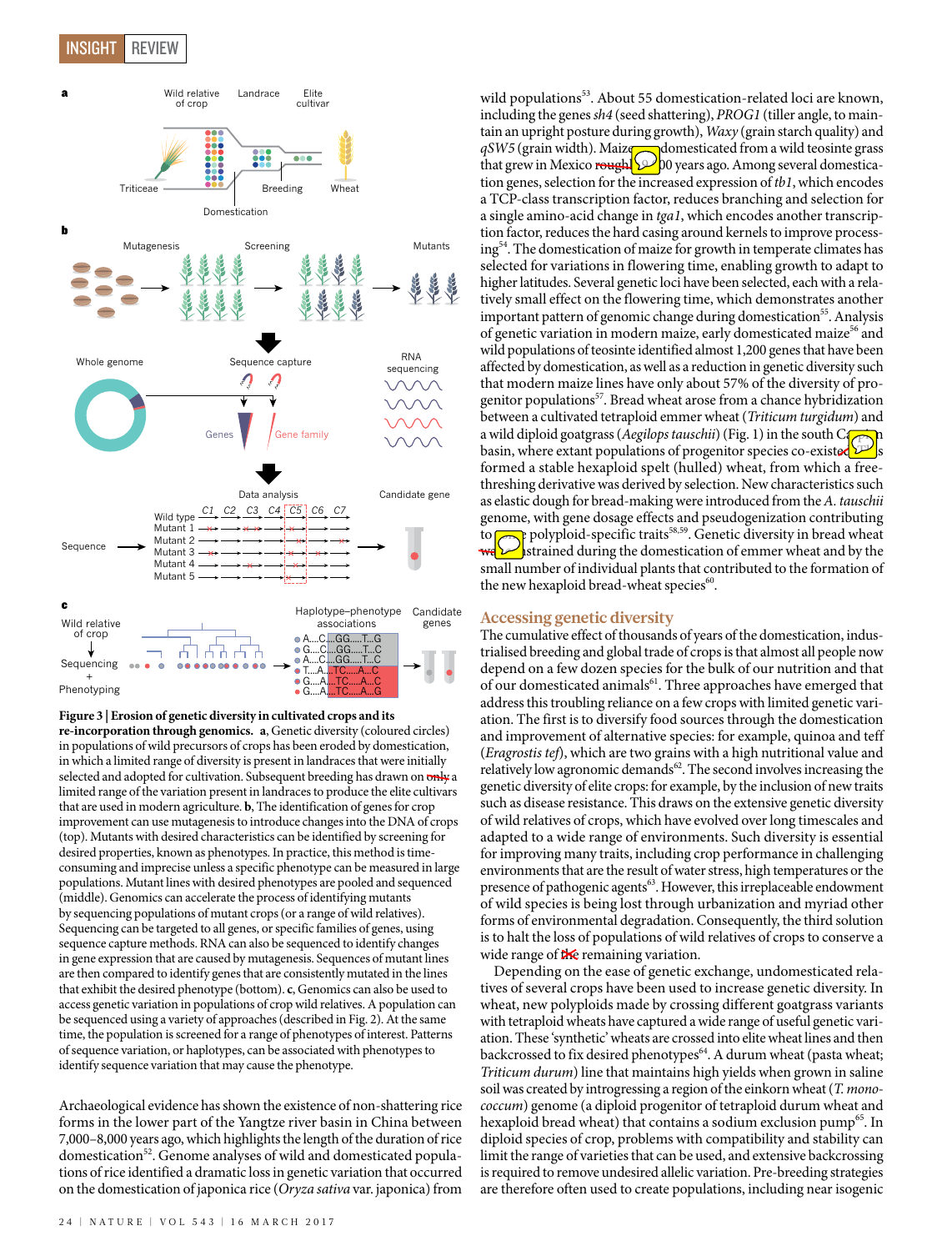

**Figure 4 | The assembly of haplotypes in a crop-breeding programme. a**, An example of a genomic region that consists of four genes and contains genetic variation that defines three haplotypes (H1, H2 and H3) at a particular locus (locus 5) on a chromosome. The position  $(h)$  NP that defines each haplotype is marked by an asterisk. An array of naplotypes (H1–H4) from the same chromosome, with the variants of four breeding lines (line 1, line 2, line 3 and line 4) aligned underneath each locus, is also shown. Line n and line  $n+1$  are landraces (domesticated lines) that can introduce new haplotypes (H5–H9) and genetic diversity. The genomic structure, diversity and functions of haplotypes are established by the re-sequencing of lines and

lines, for the characterization of quantitative trait  $\text{loci}^{66}$ . In rice, many useful quantitative trait loci have been identified through crosses with the wild rice O. rufipogon with O. sativa<sup>67</sup>, after which they are introduced into elite germplasm. Genetic variation in wild teosinte maize lines<sup>68</sup> is being characterized by crossing several wild relatives with an elite inbred line and repeated backcrossing to form near isogenic lines. Quantitative trait loci are mapped in the near isogenic lines and DNA sequence markers are used to track the incorporation of DNA segments that underlie these loci into maize breeding lines.

Affordable, high-throughput sequencing technologies are facilitating innovative approaches to identifying and using genetic variation from the wild relatives of crops. For genes that are annotated with well-defined functions and that have highly distinctive sequences, such as those that encode plant immune receptors, genomic DNA can be captured using gene-family-specific oligonucleotide probes, then sequenced and assembled to provide a near-complete representation of a gene family in an individual line or population (Fig. 3b). This approach was used to identify a genetic locus that underlies resistance to late blight in Solanum americanum, a wild relative of the potato, using a combination of genetic mapping and resistance-gene enrichment sequencing (RenSeq)<sup>69</sup>. RenSeq is has now been used to isolate the resistance (R) gene repertoire from populations of wild relatives as well as sequence variation that is associated with phenotypes of disease resistance. In cases in which there was no prior knowledge of the R gene specificity, a modified version of RenSeq called MutRenSeq was used to isolate Rgenes from wheat that is resistant to the fungus that causes stem rust and from a number of independently-derived mutant plants that had lost resistance to stem rust and showed symptoms of infection<sup>70</sup>. Comparison of the mutant and wildtype assemblies of the captured DNA identified mutations in R-genecontaining contigs from all of the mutant symptomatic lines (Fig. 3b). In

the analysis of quantitative trait loci. The red line traces the assembly of a new line (variety X) from component haplotypes, using markers that are specific for the haplotypes in each line, that have been chosen on the basis of desired combinations of phenotypes that are expressed by each haplotype. **b**, The performance of various haplotypes in lines 1–4 is determined in different environments, often under field conditions and over several years, using specific assays. Examples are shown for the variation in performance of four common plant traits that are influenced by genetic variation at locus 1 (time to flower), locus 4 (yield), locus 8 (resistance to disease) and locus X (protein content), with the performance of variety X highlighted in light blue.

a genome-wide approach, tetraploid and hexaploid populations of wheat underwent exome sequencing to identify variation in more than 80% of protein-coding genes, which generated a unique and powerful resource for forward and reverse genetics<sup>71</sup>. In commercial breeding programmes, such mutant populations are coupled with genomics to identify genetic variation that is associated with important traits. Clustered regularly interspaced short palindromic repeat (CRISPR)–Cas9 technologies are being applied to crops for genome editing. The delivery of Cas9 and DNA templates to crop genomes can be carried out transiently<sup>72</sup> or using a viral vector<sup>73</sup>, without an intermediate transgenic step. This challenges the present definitions of genetic engineering **according to European** Union regulations.

Sequencing methods — in particular, long-read and linked-read sequencing, whole genome skimming and exome sequencing—promise to increase the throughput and reduce the cost of  $\mathbf{h} \in \mathbb{R}$  de novo genome assembly of hundreds of crop relatives, as well as mutant populations of crops and their relatives. This will enable the identification of a broad spectrum of genetic diversity that can be used to test for the association of variation with important traits. One such example is shown in Fig. 3c, in which a panel of plants that contain extensive genetic diversity (for example, the wild relatives of a crop) is sequenced using methods shown in Fig. 2 and also phenotyped. Genetic analyses can therefore be used to identify genetic variation that is associated with phenotypic variation of functional relevance, as well as markers that can be used in crop breeding.

# **Systems for crop breeding**

Mendelian principles were first applied to crop improvement in the early twentieth century<sup>74</sup>, and the framework that was established continues to be used in modern pedigree crop breeding. It involves the selection of plants with desired phenotypes that have high heritability. Selection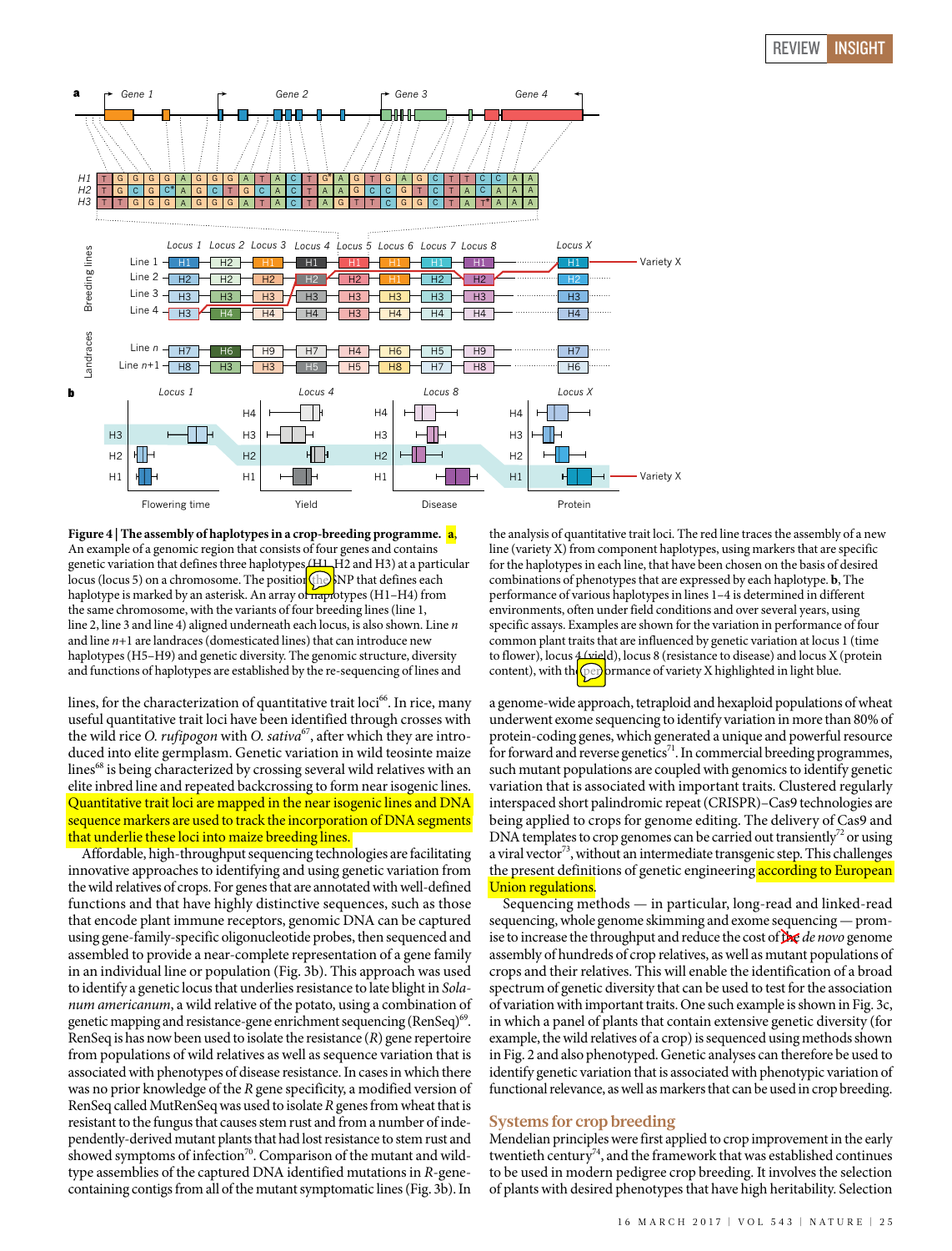requires the manual inspection and specific analyses of phenotypes in many plants across a number of generations. In general, large populations are needed to bring combinations of loci that encode desired traits to homozygosity and several generations (often more than six) are required. It can therefore take more than 10 years to bring a new variety of crop to market, and there is considerable uncertainty about predicting the effects of combining phenotypes, especially those of low heritability. DNA technology such as DNA sequence markers and genome sequencing is now idely applied to improve the efficiency of breeding. Large numbers  $\sqrt{\frac{1}{2}}$  rkers for DNA sequence polymorphisms are available for use in breeding programmes; these include single nucleotide polymorphisms that can be assayed in high-throughput modes such as the fixed-content, high-density Axiom and iSelect genotyping arrays (described for wheat in ref. 75). Marker-assisted selection is used extensively in breeding programmes to monitor genomic loci that are linked to markers in breeding pedigrees and to assemble combinations of loci<sup>76</sup>. An approach called genomic selection is also being used to accelerate breeding programmes<sup>77,78</sup>. In this method, a test population that represents the genetic diversity of a larger breeding population is thoroughly genotyped and phenotyped and a breeding value that predicts phenotypic performance on the basis of marker frequencies is assigned. The larger breeding population is then genotyped and the breeding value is used to predict the phenotypes of lines in the population. By reducing the cost of and time spent on phenotyping, and by incorporating rapid generation times (known as 'speedy' breeding<sup>79</sup>), the amount of time that it takes to increase genetic gain is being reduced<sup>80</sup>.

# **Crop breeding as a DNA-assembly problem**

Genomic technologies now facilitate the rapid and cost-effective assembly of very large polyploid crop genomes, the alyosis of large populations of crop wild relatives and the collation of excellent functional genomics resources for some crops, all of which enable efficient gene characterization. These capabilities can identify the genetic variation and genes that have been used by breeders for crop improvement and help to understand how genetic variation influences phenotypes, as well as accessing a wider range of genetic variation in wild relatives of crops.

Breeding programmes use recombination to integrate desired combinations of traits to form improved varieties. Conventionally, the heritability patterns of phenotypes are the main method by which genetic combinations are assessed. The identification of quantitative trait loci in both elite lines and their wild relatives helps to define genomic loci that usually contain several candidate genes and many sources of genetic variation that either do not contribute to the desired phenotype or have deleterious effects. These 'compound-effect' loci can then be incorporated into breeding programmes through marker-assisted selection. Combinations of genomic regions that confer desired traits can be considered as sets of haplotypes that are defined by underlying genetic variation. Therefore, genomic information aids breeding by defining desired combinations of haplotypes for selection in breeding programmes.

Two approaches, one retrospective and the other prospective, hold promise for the integration of genomics and breeding using haplotype selection. The retrospective approach aims to identify the haplotypes that have been used by plant breeders. It involves the sequencing and assembly of key breeding lines that have been used widely over an extended period and the re-sequencing of lines in pedigrees that were selected. As these pedigrees have been phenotyped extensively in multiple environments, the genomic regions (and the genetic variation and haplotypes at these regions) that are associated with the decisions of breeders will be revealed. These haplotypes, including the genetic variation that they carry and their phased markers, can then be used in three ways. First, the biological functions of the region of DNA that contains the haplotype (haplotig $32$ ) can be established from systematic genomic analyses, including studies of gene function and gene networks, expression patterns, chromatin structure<sup>81</sup>, epigenetic modifications and the influence of genetic variation on gene function. Genetic variation that causes desired phenotypes, as well as any deleterious variation, can be

identified. Second, the markers that define the haplotig can be combined with those for other functional haplotigs to form a genome-wide set of markers that can be used a priori in breeding programmes to select new combinations of haplotigs, each with well-defined phenotypic effects. Last, the haplotig-defining markers can also be used to identify lines in which linkage in the haplotig has been broken to separate desirable and undesirable genetic variation (Fig. 4). This 'haplo–genomic' approach uses specific functional and genetic relationships that are defined by genome-wide haplotypes. It also differs from genomic selection, which uses genome-wide markers as anonymous features that are statistically related to phenotypes in only a subset of the breeding population<sup>82</sup>. Spindel *et al.*<sup>83</sup> describe how genome-selection approaches can be integrated successfully with association studies to accelerate genetic gain in rice-breeding programmes, which indicates that the integration of genome-wide haplotype information may provide breeding programmes with an even greater specificity and predictability.

A prospective approach to haplotype-led breeding involves the sequencing of populations of the progenitors and wild relatives of crops to identify conserved ancestral haplotigs that contain a broader range of genetic variation. This approach is demonstrated by the identification of new loci that are associated with tolerance of salinity using lowcoverage sequencing of 106 diverse soya bean (Glycine max) lines<sup>84</sup> and by exome sequencing from several wheat lines<sup>85</sup>. Genetically structured populations, genetic-association analyses and targeted sequencing can be used to define new haplotypes with greater variation, fewer deleterious alleles and improved phenotypes for incorporation into breeding programmes<sup>68</sup>. Markers that define the haplotype can then be used to track its incorporation into breeding pedigrees.

The process of haplotype assembly (Fig. 4) during breeding can be followed using sets of genetic markers that define the haplotypes under selection. To assemble multiple haplotypes, large numbers of  $F<sub>2</sub>$  progeny (more than 10,000) will need to be screened<sup>77</sup>, with several markers that span each haplotype for phasing and for selecting desired variants of each haplotype. Because current marker technologies are too expensive for use in this approach, innovative methods will need to be developed. Multiple genome assemblies of the parental lines and other genomic resources will reveal the underlying order of markers and sequence variation in each haplotype. The throughput of technologies such as the Illumina HiSeq 4000 and HiSeqXTen platforms is such that a single lane can generate 110Gb of 150-bp sequence reads in 3 days. This equates to the sequencing of 10,000 loci in 10,000 individuals to a depth of about 1000× at a cost of less than US\$1 per sample. Multiplexed primer-based assay technologies have the potential to deconvolve the sequencing read data to count and map haplotype assemblies in several lines<sup>86</sup>. Complementary approaches such as linked-read<sup>43</sup> sequencing and long-read sequencing<sup>35</sup> also show promise for the large-scale genetic analyses of populations in genomics-led breeding strategies.

Progress towards the application of genomics to breeding is also revealing the potential limitations of current genomic technology. In the large genomes of maize, wheat and many other important crops, recombination is highly suppressed across extensive pericentromeric regions owing to the methylation of repeat regions<sup>87</sup>. These regions contain a large number of functional genes, which are therefore not accessible to breeding programmes. It may be feasible to target double-strand breaks to specific regions of chromosomes and then us  $\bigodot$  SPR–Cas9 technology to stimulate recombination. Although mitotic recombination can be targeted precisely in yeast cells, and the fine-mapping of loci is also possible<sup>88</sup>, it is difficult to imagine using this approach in multicellular organisms such as plants. It may be possible to use a promoter that is specific to prophase 1 of meinsing or an inducible promoter to express the gene that encodes Cas9  $\iota$ لنري $\ell$ e RNAs to create new, targeted patterns of double-strand breaks in the germ line and to promote recombination in new regions of interest during normal meiosis.

#### **Automated phenotyping**

Innovative specialized technologies for phenotyping are improving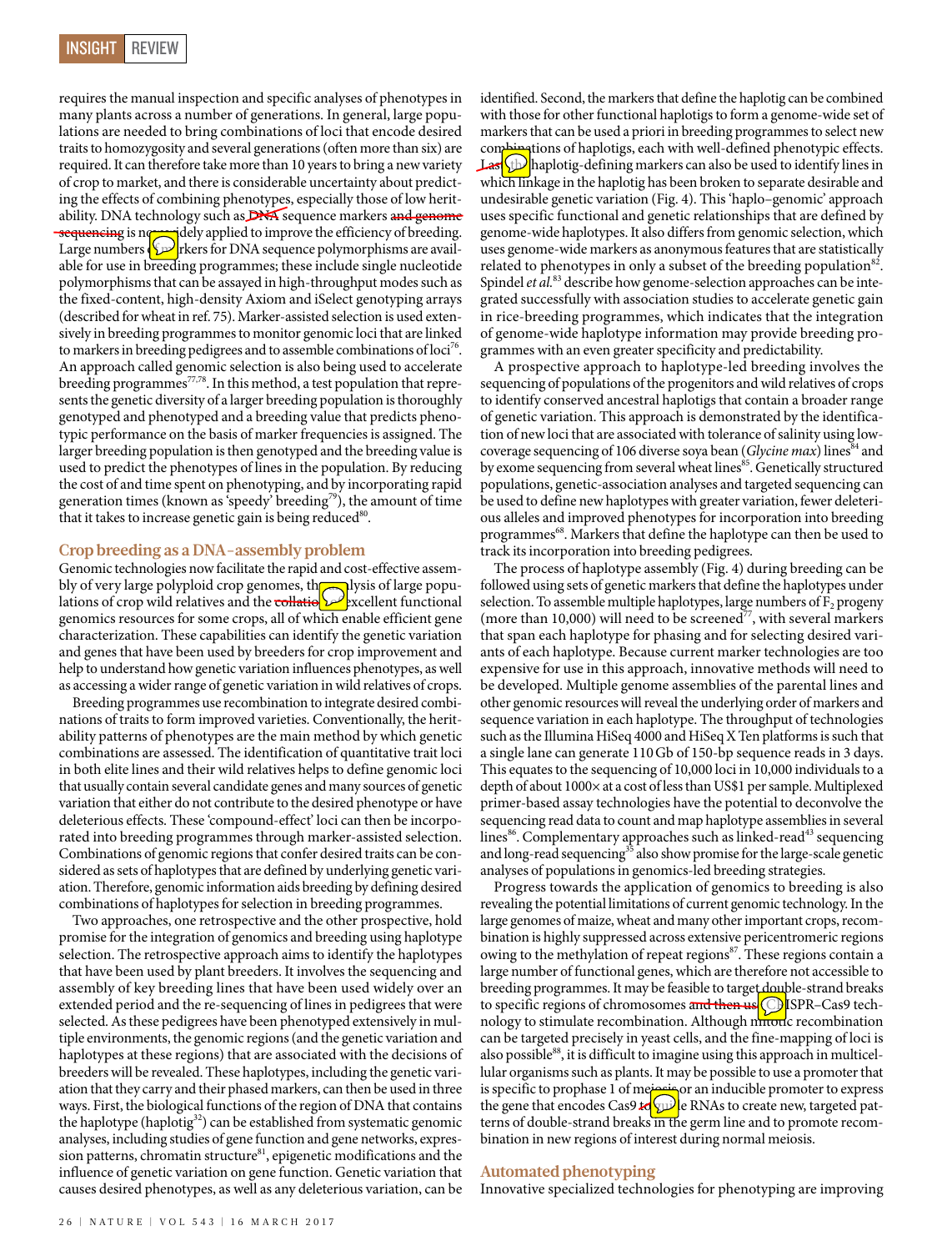the resolution, precision and scale of measurements of crop growth and development<sup>89,90</sup>. These approaches can also measure important physiological characteristics, including water use and photosynthetic efficiency, in the field $91$ . It will be necessary to complement genomicsled breeding with an increase the scale and precision of phenotyping using drones and networks of sensors, as this will facilitate the genetic analysis of much larger populations in breeding programmes and generate multidimensional data sets of genotype–environment interactions. To meet this goal, networks of mobile and static sensors for measuring crop performance and the environment and the established at the farm scale. Once developed, this facility of he used for standardizing, capturing and maintaining crop phenotype data<sup>92</sup> and for integrating the data with environmental and genetic variation data. Such an approach will help to meet the important international goal of creating more resilient crops that maintain high yields with lower agronomic inputs, and that are better able to adapt to pests, diseases and fluctuations in climate such as variations in temperature or the water availability of the soil.

#### **Outlook**

Progress in genomics technologies is now enabling the rapid and costeffective sequencing and assembly of the largest and most complex plant genomes. Researchers can **sect and characterize a vast reservoir** of natural genetic variation from wild or undomesticated relatives of crops. The application of improved short-read sequencing and genome assembly will continue to provide the most accurate and cost-effective solutions for the de novo assembly of larger plant genomes and accessing genetic diversity. However, it is clear that sequencing technologies that involve longer reads, including single molecule, real-time sequencing, and linked-read sequencing on long molecules will have a major impact by improving sequence assembly and perhaps by even supplanting the short-read sequencing of crop genomes if increases in accuracy can be maintained. Population genomics is now feasible for large populations of plants with complex genomes through exome sequencing. It is also plausible that real-time selective sequencing using the long-read nanopore device MinION<sup>93</sup> will be applied to the identification of both genetic and epigenetic variation<sup>94,95</sup> in any gene family in populations of plants. Linked-read technologies are ready to be applied to large-scale haplotype analyses such as the identification of precise regions of introgressed chromosomes and assemblies of desired haplotypes in breeding pedigrees.

Despite these important advances in genomics, the continued development of sequencing technology and computational methods is needed to improve the cost-effectiveness, quality and coverage of genome assemblies of multiple plant genomes. Studies that include the re-sequencing of populations of wild and domesticated lines will also be needed to better characterize population-level genetic variation and its association with relevant phenotypic traits.

To meet goals for food security, a future challenge will be to develop innovative genomic and bioinformatic applications and apply these to the high-throughput identification of genes for traits and for breeding systems. Interactions between the genomes of hybrids and polyploids that give rise to new and improved traits can now be understood at the genome level, and this information has been used to select parent plants with improved potential for yield increases in hybrid breeding systems. The breeding process, which has already been accelerated substantially by the application of genomics, is now poised to undergo a step change in the specificity and precision of selecting parents, identifying haplotypes, screening progeny for desired combinations of haplotypes and predicting performance on the basis of genetic information. This progress is timely because it has a central role in securing food supplies for the future. ■

#### **Received 2 December 2016; accepted 1 February 2017.**

- 1. Drèze, J. & Sen, A. K. *Hunger and Public Action* (Clarendon, 1989).
- 2. Foley, J. A. *et al.* Solutions for a cultivated planet. *Nature* **478,** 337–342 (2011). 3. Kitano, M. *et al.* Ammonia synthesis using a stable electride as an electron
- donor and reversible hydrogen store. *Nature Chem.* **4,** 934–940 (2012).
- 4. Zhao, C. *et al.* Plausible rice yield losses under future climate warming. *Nature Plants* **3,** 16202 (2016).
- 5. Garrett, K. A., Dendy, S. P., Frank, E. E., Rouse, M. N. & Travers, S. E. Climate change effects on plant disease: genomes to ecosystems. *Annu. Rev. Phytopathol.* **44,** 489–509 (2006).
- 6. Godfray, H. C. J. *et al.* Food security: the challenge of feeding 9 billion people. *Science* **327,** 812–818 (2010).
- 7. Tilman, D., Balzer, C., Hill, J. & Befort, B. L. Global food demand and the sustainable intensification of agriculture. *Proc. Natl Acad. Sci. USA* **108,** 20260–20264 (2011).
- Bennett, M. D. & Leitch, I. J. Nuclear DNA amounts in angiosperms: targets, trends and tomorrow. *Ann. Bot.* **107,** 467–590 (2011).
- 9. Bennetzen, J. L., Ma, J. & Devos, K. M. Mechanisms of recent genome size variation in flowering plants. *Ann. Bot.* **95,** 127–132 (2005).
- 10. Lisch, D. How important are transposons for plant evolution? *Nature Rev. Genet.* **14,** 49–61 (2012).
- 11. Kim, M. Y. & Zilberman, D. DNA methylation as a system of plant genomic immunity. *Trends Plant Sci.* **19,** 320–326 (2014).
- 12. Jiao, Y. *et al.* Ancestral polyploidy in seed plants and angiosperms. *Nature* **473,** 97–100 (2012).
- 13. Woodhouse, M. R. *et al.* Following tetraploidy in maize, a short deletion mechanism removed genes preferentially from one of the two homeologs. *PLoS Biol.* **8,** e1000409 (2010).
- 14. Neale, D. B. *et al.* Decoding the massive genome of loblolly pine using haploid DNA and novel assembly strategies. *Genome Biol.* **15,** R59 (2014).
- 15. Shulaev, V. *et al.* The genome of woodland strawberry (*Fragaria vesca*). *Nature Genet.* **43,** 109–116 (2010).
- 16. Chalhoub, B. *et al.* Early allopolyploid evolution in the post-Neolithic *Brassica napus* oilseed genome. *Science* **345,** 950–953 (2014).
- 17. Bertioli, D. J. *et al.* The genome sequences of *Arachis duranensis* and *Arachis ipaensis*, the diploid ancestors of cultivated peanut. *Nature Genet.* **48,** 438–446  $(2016)$
- 18. Voskoboynik, A. *et al.* The genome sequence of the colonial chordate, *Botryllus schlosseri*. *eLife* **2,** e00569 (2013).
- 19. Safar, J. *et al.* Dissecting large and complex genomes: flow sorting and BAC cloning of individual chromosomes from bread wheat. *Plant J.* **39,** 960–968  $(2004)$
- 20. International Wheat Genome Sequencing Consortium (IWGSC). A chromosome-based draft sequence of the hexaploid bread wheat (*Triticum aestivum*) genome. *Science* **345,** 1251788 (2014).
- 21. Sierro, N. *et al.* The tobacco genome sequence and its comparison with those of tomato and potato. *Nature Commun.* **5,** 3833 (2014).
- 22. Zhang, T. *et al.* Sequencing of allotetraploid cotton (*Gossypium hirsutum* L. acc. TM-1) provides a resource for fiber improvement. *Nature Biotechnol.* **33,** 531–537 (2015).
- 23. Staňková, H. *et al.* BioNano genome mapping of individual chromosomes supports physical mapping and sequence assembly in complex plant genomes. *Plant Biotechnol. J.* **14,** 1523–1531 (2016).
- 24. Yang, J. *et al.* The genome sequence of allopolyploid *Brassica juncea* and analysis of differential homoeolog gene expression influencing selection. *Nature Genet.* **48,** 1225–1232 (2016).
- 25. Chaisson, M. J. P., Wilson, R. K. & Eichler, E. E. Genetic variation and the *de novo* assembly of human genomes. *Nature Rev. Genet.* **16,** 627–640 (2015).
- 26. Kozarewa, I. *et al.* Amplification-free Illumina sequencing-library preparation facilitates improved mapping and assembly of (G+C)-biased genomes. *Nature Methods* **6,** 291–295 (2009).
- 27. Weisenfeld, N. I. *et al.* Comprehensive variation discovery in single human genomes. *Nature Genet.* **46,** 1350–1355 (2014). **This paper highlights the development and application of the DISCOVAR assembler, which has been of crucial importance for the creation of assemblies with improved representation of sequence variants.**
- 28. Love, R. R., Weisenfeld, N. I., Jaffe, D. B., Besansky, N. J. & Neafsey, D. E. Evaluation of DISCOVAR *de novo* using a mosquito sample for cost-effective short-read genome assembly. *BMC Genomics* **17,** 187 (2016).
- 29. Pendleton, M. *et al.* Assembly and diploid architecture of an individual human genome via single-molecule technologies. *Nature Methods* **12,** 780–786 (2015). **This article shows how the application of hybrid assembly methods has set new standards for sequence contiguity and the representation of diversity.**
- 30. Zimin, A. *et al.* Sequencing and assembly of the 22-Gb loblolly pine genome. *Genetics* **196,** 875–890 (2014).
- 31. Zimin, A. V. *et al.* Hybrid assembly of the large and highly repetitive genome of *Aegilops tauschii*, a progenitor of bread wheat, with the mega-reads algorithm. *Genome Res.* http://dx.doi.org/10.1101/gr.213405.116 (2017). **This paper shows how long-read sequencing technology coupled with the mega-reads algorithm can be used successfully to tackle a large and complex grass genome, which paves the way for the sequencing of multiple variants.**
- 32. Chin, C.-S. *et al.* Phased diploid genome assembly with single-molecule realtime sequencing. *Nature Methods* **13,** 1050–1054 (2016). **This study applies the PacBio long-read sequencing technology to resolving the highly heterozygous** *Vitis vinifera* **cv. Cabernet Sauvignon genome and demonstrates the importance of this technology for the assembly of complex plant genomes.**
- 33. Koren, S. *et al.* Hybrid error correction and *de novo* assembly of single-molecule sequencing reads. *Nature Biotechnol.* **30,** 693–700 (2012).
- 34. Goodwin, S. *et al.* Oxford Nanopore sequencing, hybrid error correction, and *de novo* assembly of a eukaryotic genome. *Genome Res.* **25,** 1750–1756  $(2015)$
- 35. Loman, N. J., Quick, J. & Simpson, J. T. A complete bacterial genome assembled *de novo* using only nanopore sequencing data. *Nature Methods* **12,** 733–735 (2015).